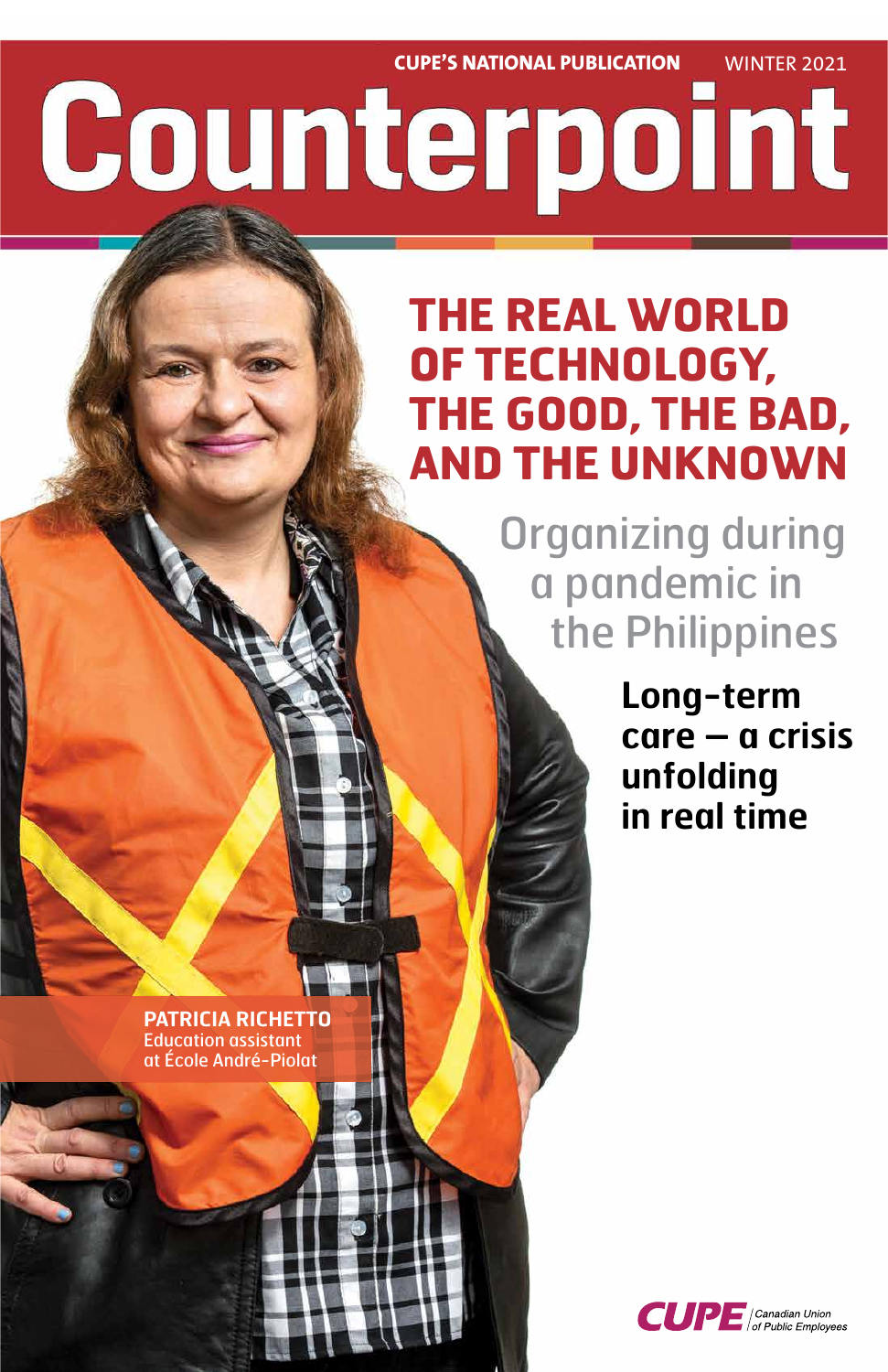**2 CUPE COUNTERPOINT** WINTER 2021

*Before the pandemic, we were already struggling with the staff to resident ratio. Now, the shortage of staff has made it even worse. In a span of weeks, numerous staff have contracted the virus," Virginia Monton, President of CUPE 2719.* 

*She works at Maples Personal Care Home in Winnipeg, Manitoba.*



### **SHE SAID**

Union-printed on 50% recycled, 30% post-consumer waste, elemental chlorine-free paper, certified by the Forest Stewardship Council.







ISSN print 1920-2857 ISSN online 1920-2865

Counterpoint is published by the Canadian Union of Public Employees. Address all letters to the editor to: comm@cupe.ca

Publications Mail Agreement Number 40005741

Return undeliverable Canadian addresses to: CUPE Communications, 1375 St. Laurent Blvd. Ottawa, ON, K1G 0Z7

Visit CUPE's website at cupe.ca or contact us at cupemail@cupe.ca

**Managing Editor** Catherine Louli

**Communications Director** Karine Fortin

**Graphic Designer** Jocelyn Renaud

**Editorial Assistants** Manon Lajoie • Céline Carré • Valérie Ménard

**Contributors** Hugh Pouliot • Janet Szliske • Marnie Thorp • Karin Jordan • Pierre Ducasse • Charles Brenchley • Ronald Boisrond • Dan Gawthorp

**CANADIAN UNION OF PUBLIC EMPLOYEES NATIONAL EXECUTIVE BOARD**

**National President** Mark Hancock

**National Secretary-Treasurer** Charles Fleury

**General Vice-Presidents** Sherry Hillier • Benoît Bouchard • Fred Hahn • Judy Henley • Paul Faoro

#### **Regional Vice-Presidents** Ernest Green / Newfoundland & Labrador • Nan McFadgen / Nova Scotia • Brien Watson / New Brunswick • Leonard Gallant / Prince Edward Island • Carole Neill, Patrick Gloutney / Quebec • Michael Hurley, Candace Rennick / Ontario • Bryan Keith / Northern Ontario • Gord Delbridge

livelihoods of thousands of workers in the sector. "Our members answered your call when COVID-19 struck," said Airline Division President Wesley Lesosky in a recent letter to Finance Minister Chrystia Freeland. "We now ask that you answer theirs." ■ **Hugh Pouliot** 

# **Counterpoint**

/ Manitoba • Kent Peterson / Saskatchewan • Rory Gill / Alberta • Trevor Davies, Barb Nederpel / British Columbia

**Diversity Vice-Presidents** Yolanda McClean • Debra Merrier

# **Fighting COVID-19 turbulence in the airline sector**

The past year has been a rocky one for the airline industry, but CUPE's airline workers are hoping and fighting for a safe return to flying in 2021. In March, the pandemic grounded flights across the globe. Roughly two-thirds of CUPE's 15,000 flight attendant members were laid off almost overnight.

Since March, help for CUPE's airline members has been slow to come. The federal emergency wage subsidy was supposed to help keep workers on the payroll, but failed workers when many major airlines opted not to take it. Workers have also had to fight to get access to suitable personal protective equipment (PPE)

in a tight work environment where physical distancing is impossible.

CUPE's Airline Division has been busy fighting for members since day one. The Division launched the Safer Skies Now campaign, calling for a federal strategy to boost our domestic supply of PPE and strengthen the rights of workers to refuse

unsafe work. The Division is also pressuring the federal government to implement pre-boarding rapid testing for COVID-19 at airports to help keep airline workers, passengers and the general public safe.

The Division says financial support from the federal government will be critical to protecting the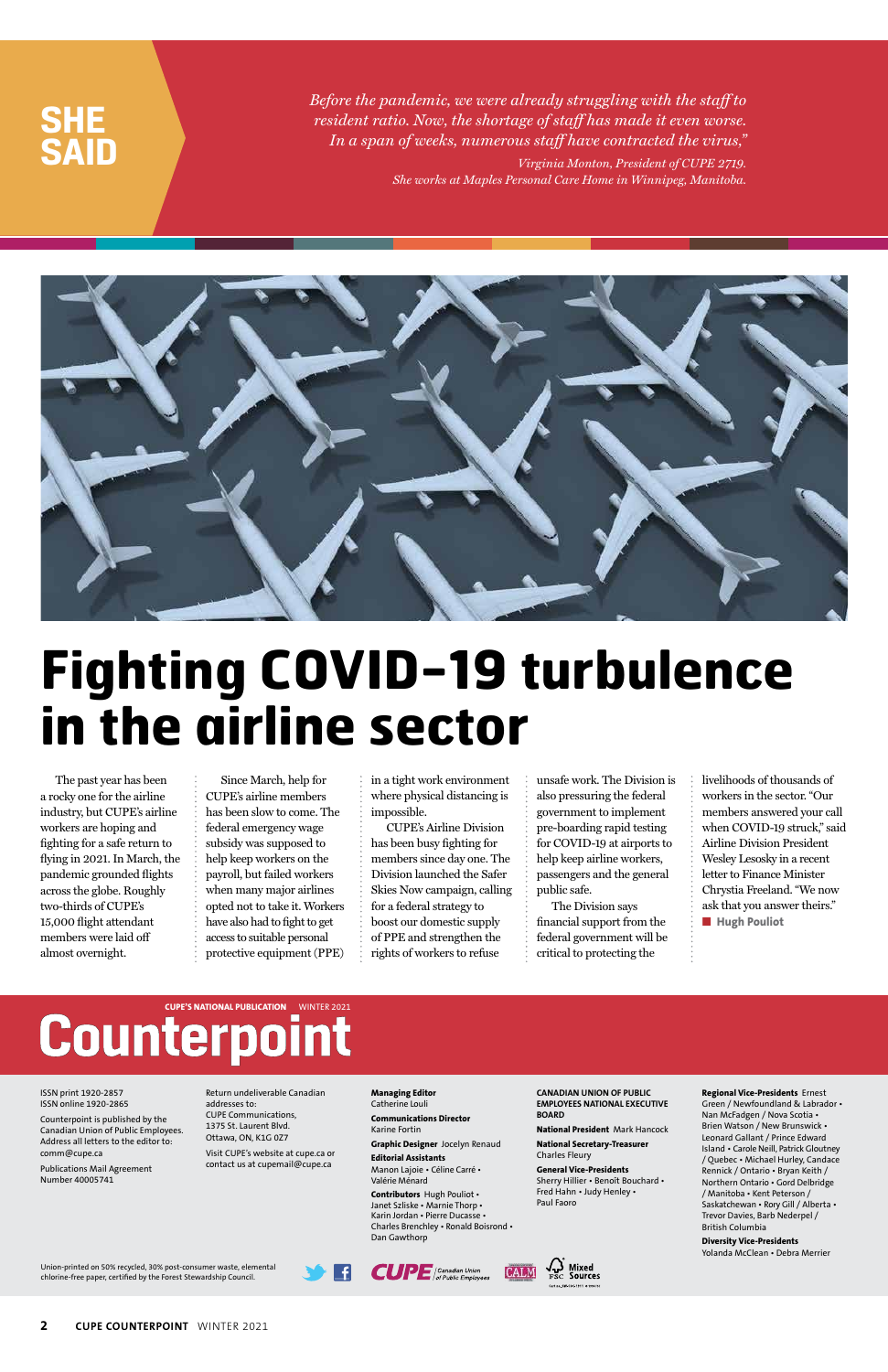#### **NATIONAL PRESIDENT** MARK HANCOCK

**2021 brings opportunities to create a better future** 

s we enter 2021, I'd like to extend a heartfelt<br>thank you to the more than 700,000 CUPE<br>members who have worked so hard through<br>the COVID-19 crisis 2020 was filled with challenges thank you to the more than 700,000 CUPE members who have worked so hard through the COVID-19 crisis. 2020 was filled with challenges none of us ever could have imagined, but we met those challenges with courage, dedication, and compassion, and did our communities proud.

I am feeling hopeful about 2021. In the aftermath of the pandemic, I see this as the year we rebuild, and make meaningful progress on issues that matter to us as activists and union members.

First and foremost, this year we are going to continue our fight to radically transform the way we care for one another – especially our most vulnerable.

There's evidence that our efforts are already paying off. In the fall Throne Speech from the Trudeau government, we heard commitments to child care, pharmacare, and

national standards for long-term care. CUPE has been on the frontlines of the fight for these critical additions to our social safety net for years.

But we all know that Liberals have always been long on promises and short on delivery. We also know the Conservatives, under their new leader Erin O'Toole, can't be counted on– no matter how much he pretends to be a friend to unions and workers. A Conservative can't change his stripes, and we won't fall for his gimmicks.

That's why we must continue to keep fighting, alongside



allies in our communities, the labour movement, and the NDP, for these and other changes.

And our big chance to actually get the change we deserve may come sooner than we think. It's increasingly likely that we are heading into a federal election this year.

The next election, whenever it happens, is an opportunity for us to take the lessons learned from the pandemic and convince people across the country to vote for the future we all want and deserve.

We want a future where no one goes broke because they can't afford to fill their prescriptions. We want a future where parents, especially women, can return to work knowing their kids are being cared for. We want a future where our seniors can live safely and with dignity.

We have weathered the worst of this pandemic. Now comes the opportunity. Together, let's change the way we care for one another, and create a better future for everyone.

**MARK HANCOCK ONLINE 3** twitter.com/MarkHancockCUPE

She didn't even have a computer at home. Because her work as an education assistant (EA) switched to remote, online learning, the

Luluberlue

school sent her one. "The only thing I could do before this was send emails," said Richetto. "I had to challenge myself to learn the computer in less than two months. I'm so glad I did, because it's part of life now."

As an EA, Richetto usually works with students with complex needs, working with 10 students from four classes. Art has been a big part of keeping positive, for both herself and her students.

"I started to do a little cartoon story, drawing the same little girl in different situations, like the first day at school or going to the dentist," explained Richetto. "Now I'm working with a friend on a podcast project that's an interactive storybook for children."

"Although being back in school can be stressful, I'm

very happy to be back and working with students," said Richetto. Her advice to her students is to stay hopeful and live day by day. "It's good to continue to support each other. We help each other and move forward together."

Richetto said that techno logy also changed her life on a personal level, by helping her reconnect to her estranged family.

"I had been away from my family for many long years. Because I learned how to use the computer, we started to talk online in Skype meetings," said Richetto. "It's been so beautiful to see the babies of my niece and nephew it gives me hope. I'm very happy that I was able to take something so rewarding from this pandemic." ■ **Janet Szliske**

#### PROFILE PATRICIA RICHETTO

## Making connections: embracing technology through the pandemic

*Prior to the pandemic, Patricia Richetto had worked at École André-Piolat in North Vancouver for 14 years. "School was my comfort zone," she said. "When the pandemic struck, everything changed. There was a lot of stress and things seemed negative."*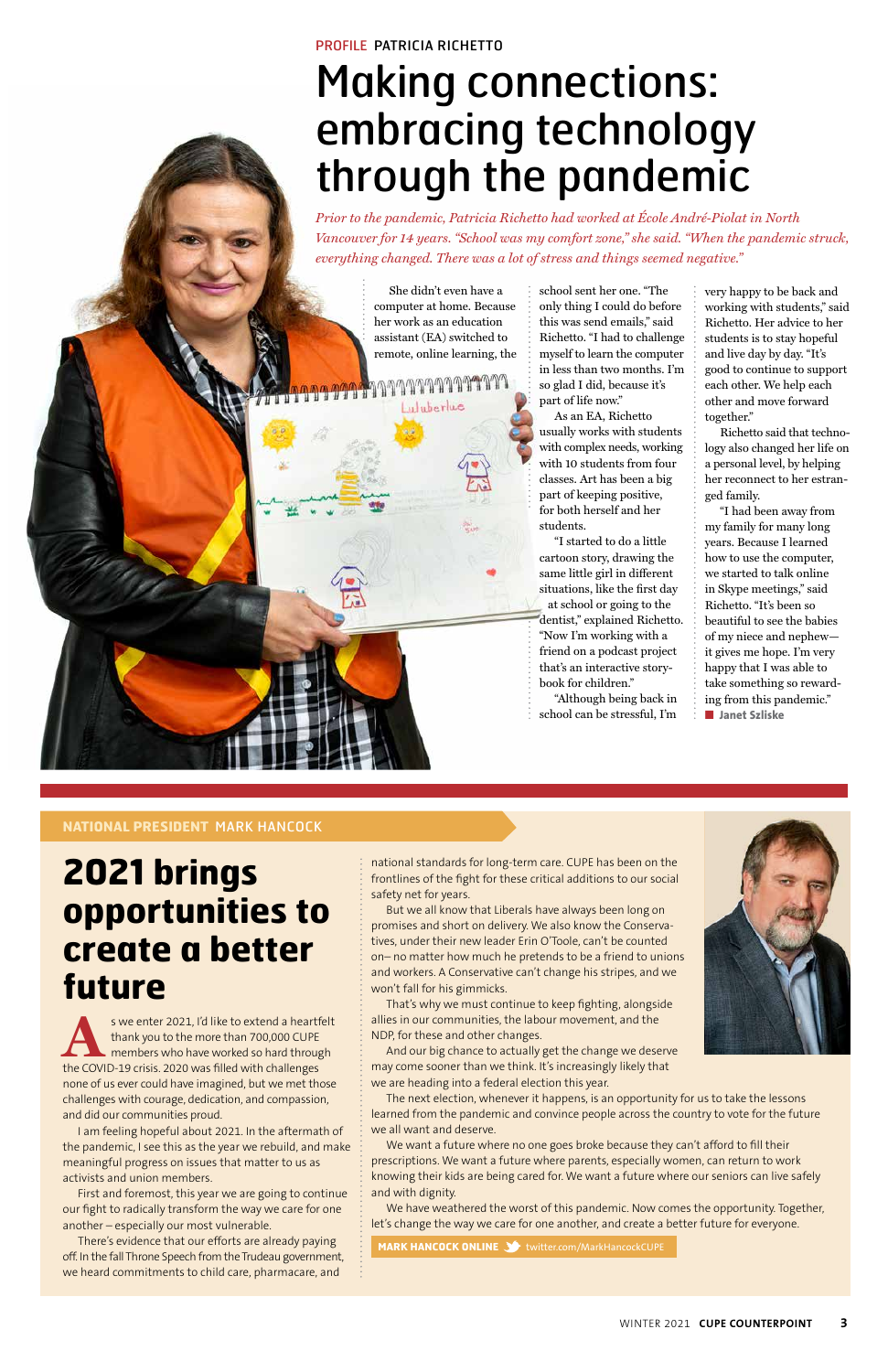

# **COVID crisis looms large in long-term care this winter**

As the days get shorter and we move into winter, we are also moving deeper into the second wave of the COVID pandemic. Of Canada's COVID 11,496 deaths, 75% have been in long-term care facilities. CUPE members who work in longterm care (LTC) across the country have carried an enormous burden during this time.

Precent Ontario<br>
and burnout among CUPE study reported high levels of stress LTC members. "We're so short-staffed, we already know that our residents are not looked after the way they need to be looked after," said one CUPE member, adding that this is nothing new. "Maybe they think that this is all because of COVID, but these are pre-existing problems of understaffing and underfunding. It's the way it is in long-term care. Virginia Monton, President of CUPE 2719, works at Maples Personal Care Home in Winnipeg, which made news when CUPE members revealed a cover-up by the employer after a devastating outbreak in November. She agrees. "Life working in a long-term care home has been extra challenging these days.

Before the pandemic, we were already struggling with the staff to resident ratio. Now, the shortage of staff has made it even worse. In a span of weeks, numerous staff have contracted the virus," Virginia said, herself among them. "To find replacements for staff that are on self-isolation has been difficult."

In spite of the challenges, CUPE members are doing their best. "I work with a great team where everyone is very supportive of one another," said Gurdeep Parhar, a dietary aide and member of the Hospital Employees' Union in BC. "When there was an outbreak at our centre, we worked really well together as a team to get through an incredibly tough situation." The pandemic is a struggle, not just on the

But this piecemeal approach is not enough. Canada needs a comprehensive plan to fix long-term care. Long-term care should be an accessible, publicly funded and universal health care. The federal government must establish national standards of care and dramatically increase the number of long-term care beds and staff to ensure access and quality of care. You can help make that happen. Visit **fixlongterm care.ca** and send a message to PM Justin Trudeau and tell him it is time to fix longterm care now, so that we never have to face another crisis like the one we have been facing for the past nine months. ■ **Marnie Thorp** 

workers, but on the people

they care for too—at work and at home. "It was hard because our residents needed us, so we were committed to being there. Even though my family was concerned for me," Gurdeep continued, "my 9-year-old daughter understood and would say to me 'Mom, you need to go, they need you.'"

Things were different in the Atlantic bubble. Tina Rideout, member of CUPE 488 in Corner Brook, NL, has worked in longterm care for 30 years.



"During the first wave of the pandemic, I think we felt somewhat removed from the reality of what was happening in mainland Canada. COVID had yet to enter our province. We had the advantage of watching and learning from a distance while still being free from the virus," she said. But that has changed. "As our number of active cases increases in the Atlantic provinces, staff and residents obviously feel more threatened. Leaving the Atlantic

bubble was the right thing at this time."

Sandy Wilson, from CUPE 2784 in Halifax, feels the same. "We were fortunate in Nova Scotia. But maybe we became complacent because of the bubble. The news was saying it was the safest place to live, people were coming home from out

west. But now that we've made that mistake, I really believe people will behave and we'll get back to where we should be."

The winter ahead looks grim but there are some rays of hope. The Ontario government, after 24 years of pressure from CUPE and other unions, has finally committed to a minimum care standard of four hours of daily hands-on care per resident. In Quebec, the government launched an ambitious recruiting drive, putting close to

**4 CUPE COUNTERPOINT** WINTER 2021

7,000 candidates through an accelerated training program for personal support workers.

#### Gurdeep Parmar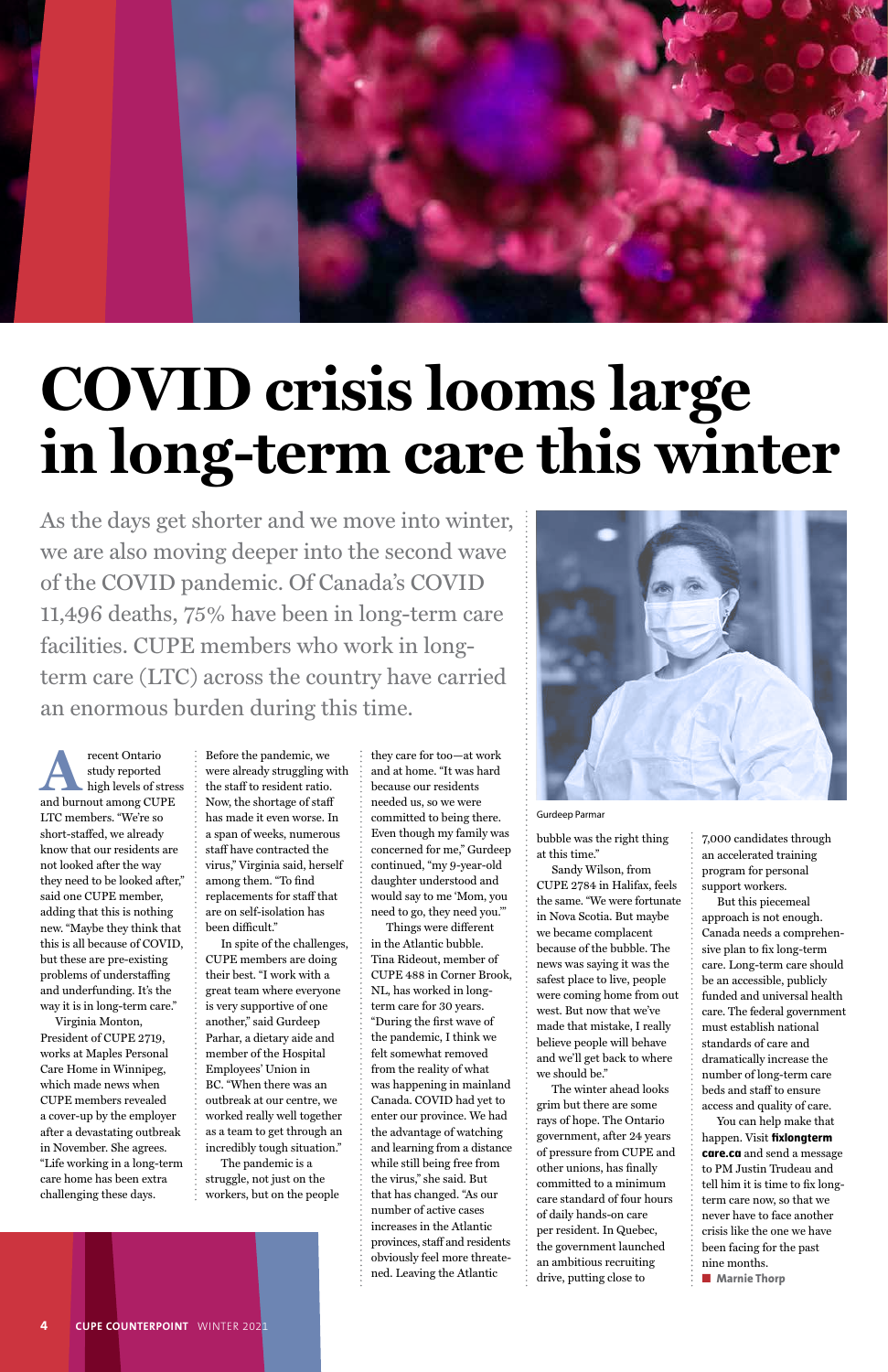

### **Tina Rideout -** *Working in long-term care during a pandemic*

I wring the first wave of the pandemic, I think myself, coworkers and residents<br>felt somewhat removed from the reality of what was happening inside LTC<br>facilities in mainland Canada. COVID had yet to enter our province, bu felt somewhat removed from the reality of what was happening inside LTC facilities in mainland Canada. COVID had yet to enter our province, but preparations were well underway to further protect our most vulnerable. We had the advantage of watching and learning from a distance while still being free from the virus. I believe this gave us the advantage of having more time to prepare. Early visitor restrictions and eventually closing our doors was a huge factor in keeping our LTC residents protected. Very early on, staff were restricted from moving from one facility to another, or even volunteering or working outside our facility at all.

Hundreds of residents means thousands of family members on the outside left trusting us even more than ever to keep their loved ones safe and protected from the virus. Visitation bans left already challenged staff to provide increased emotional, physical and social support to both our residents and their families. The extra duties and responsibilities, sometimes daily changes in rules and regulations, left staff both physically and mentally drained. An increase in mandatory overtime due to staff shortages, an increase in sick leave due to the pandemic itself, and already bare minimum staff has left its toll on myself and coworkers.

There is a very strong feeling of respect and trust in our health care leaders of the province to keep our residents safe. Decisions are certainly not made lightly and have been supported by our health care teams. This has certainly been the most challenged I have ever felt in my workplace in my 30 years as an LPN in LTC.

As our number of active cases increase in the Atlantic provinces, staff and residents obviously feel more threatened than ever before. Again, our leaders continue to work even harder to keep us safe. Leaving the Atlantic bubble was the right thing to do at this time. These further and very challenging restrictions go to show how hard we are willing to work to keep our most vulnerable safe.

Anyone who works in LTC, does not choose to do so because it is easy. As we watched the world shut down, and people work to keep those in their bubble safe, our family bubble increased to include the residents in our care as well. Any decisions made outside my workplace will directly affect the wellbeing of the hundreds of residents within my workplace and their families. A huge burden to bear.



#### **Tina Rideout**

LPN with 30 years in long-term care. From Corner Brook area CUPE 488

### **Virginia Monton** *Tragedy strikes as crisis unfolds in long-term care*

*Virginia Monton is President of CUPE 2719, she works at Maples Personal Care Home in Winnipeg, Manitoba. We reached out to Virginia to speak with her about what life was like working in long-term care during a pandemic. We found her in the midst of a COVID outbreak in her workplace, and this is what she shared with us.*

Life working in a long-term care home has been extra challenging these days. The fear of your safety and health is always there. We have a moral responsibility to our residents, and we need to be there to ensure all of their needs are met.

Before the pandemic, we were already struggling with the staff to resident ratio. Now, during the pandemic, the shortage of staff has made it even worse.

Unfortunately, in a span of weeks numerous staff have contracted the virus. To find replacements for staff that are on self-isolation has been difficult.

Even though I am away on medical leave, I am still working from home trying to reach out to our members to consider working extra hours to help fill in the gaps. I told them that I know it is physically and mentally hard on everyone, but we need to be there for the residents.

The only time I stopped communicating with them was when I became very weak. Having a fever for 10 consecutive days is not easy, not knowing if you will survive is a very scary feeling. Pneumonia and dehydration have also affected my blood pressure.

I am slowly recuperating, and still waiting for further tests required by my doctor.

My goal now as a COVID survivor is to continue communicating to our members the importance of physical/ social distancing and PPE.

This is especially important at the workplace during coffee/lunch breaks.

The importance of wearing our PPE as well as exercising proper hand washing.

**Please stay safe, take care of yourself and your family.**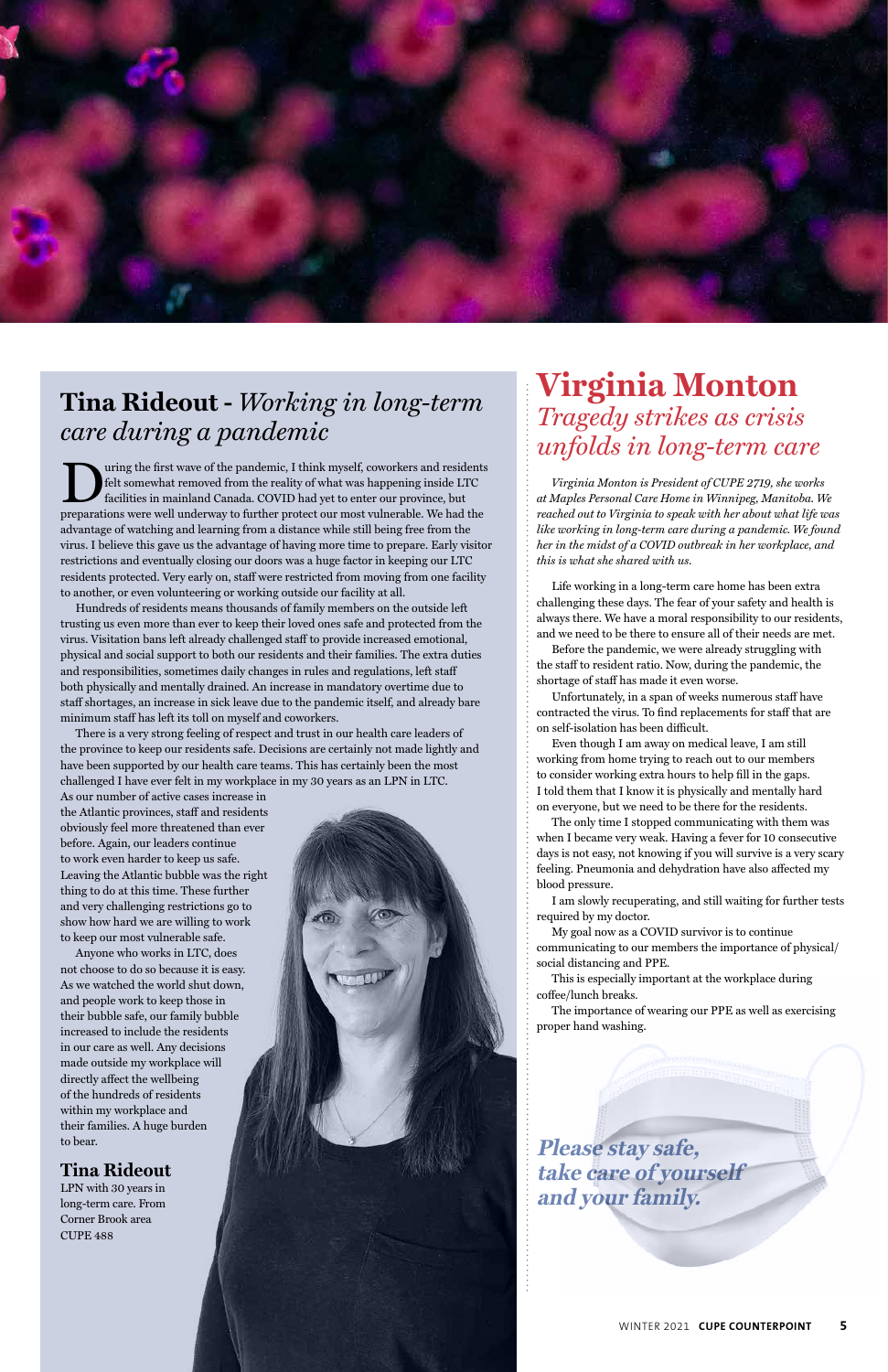At the recent National Sector Council Conference, held virtually in the fall of 2020, the communications sector met and discussed some of the hard truths of telework.

"We recognize that telework is now a reality for many and we need to address some of the adverse effects of working remotely," said Daljeet Matharu, the co-chairperson of the communications sector and a member of CUPE 1000.

#### **Physical layout of the work**

Employers have a duty to provide work tools and see to it that health and safety concerns of worker are addressed. There are many issues associated with the physical layout of the home office space. Teleworkers must have access to the equipment they need – computers, chairs, communication devices, etc. "Ergonomic concerns must be given their proper due because, if not, physical problems such as backaches may arise," said Brian Leclerc, a Telus worker and member of CUPE 5144.

#### **Requirements and supervision**

According to participants at the conference, many employers have shown they are flexible when it comes to telework, during the pandemic.

"Telework rules and conditions must be negotiated, and we must work to ensure that there is a clear delineation between the working lives and the private lives of our members, said Tulsa Valin-Landry, from CUPE 2815 and President of the CUPE Quebec communications sector. We must be vigilant with regards to employers potentially using electronic surveillance," she added.

#### **Worker isolation and the potential to create different class of workers**

Teleworkers face physical and social isolation. "There's a real danger of creating different classes of workers for the same job, with different wages and working conditions," said Éric Pinsonnault from CUPE 3624. "The isolation of workers represents a challenge for our unions to improve the sharing of information and maintain a sense of belonging and solidarity," added Anne Leclair, from CUPE 4502. The work of the sector continues as we face increased technological change and remote working. ■ **Pierre Ducasse**



The COVID-19 pandemic has meant disruption and chaos for workers around the world. The situation is extreme for workers in the Philippines, where the right-wing government of President Rodrigo Duterte is using the pandemic as an excuse to bring in sweeping new measures targeting labour and social justice activists.

In late October, Raymond Basilio, Secretary-General of the Alliance of Concerned Teachers (ACT), joined CUPE's National Global Justice Committee by video to update them on the situation, as a new antiterrorism law aimed at

silencing critics of the regime was rolling out across the country.

Basilio has been in hiding since 2019 because of harassment and death threats, widespread tactics used to silence activists in the Philippines. He continues to speak out and told the committee how ACT is resisting unprecedented repression, while also fighting COVID-19.

ACT has more than 220,000 members and is a long-time CUPE partner in the Philippines.

The country has been under lockdown since March 2020, but the government has failed to contain COVID-19. The anti-terrorism law and lockdown rules are providing cover for "massive human rights violations," said Basilio.

The people of the Philippines were already facing a human rights crisis before the pandemic. The situation is now far worse. Since March, more than 100,000 people have been arrested, Basilio said. People organizing to defend their rights or criticize the government,

including ACT members and leaders, are being met with escalating harassment, threats, and violence.

"The anti-terror law altered the notion that one is presumed innocent until proven guilty," said Basilio. "Under the law, one is considered guilty unless proven innocent." ACT members are being harassed online and in flyers for actions like a social media post calling for the repeal of the anti-terror law.

ACT members are also being hit hard by COVID-19. More than 2,000 educators have contracted the virus and have no support. "If you get infected, it will be you who will look for ways to pay for your medical bills and support your needs. The government allots nothing for you," said Basilio. Teachers are struggling to support students during the pandemic and are being held back by limited resources and unreliable power and internet.

The government has used the pandemic to try and stop collective bargaining, membership drives and

other ACT union activity.

Basilio credits his "very active and very brilliant members" with actions that forced the government to restart collective bargaining in three regions. ACT also won recognition of online membership applications and has recently certified a new union. Basilio says ACT is moving as much of its work online as possible, although internet service in the country can be unreliable.

ACT also has held mass actions targeting the department of education, winning more funding for teaching supplies and aid for teachers who were laid off when private schools closed.

Basilio says a longstanding campaign to suppress Indigenous Lumad land defenders by attacking community schools has also ramped up. The government has closed all schools on the island of Mindanao, leaving 8,000 Indigenous students without education services, and the Philippine army has destroyed three Indigenous schools with bombs and shells. ACT members in Mindanao have been "redtagged" as terrorists and falsely accused of crimes.

Despite challenges and danger on so many fronts, "we are very much alive right now," Basilio told committee members.

"We must continue our fight for a just and humane society. We will continue our fight for education as a right. We must continue to fight for a country that will truly take care of its people," said Basilio.

"The support of our brothers and sisters abroad is a big help. Please continue your solidarity with us, please continue to speak on our behalf in the international arena."

**Karin Jordan** 



### Facing the challenges of working from home



#### Global Justice

# **Pandemic heightens government repression in Philippines**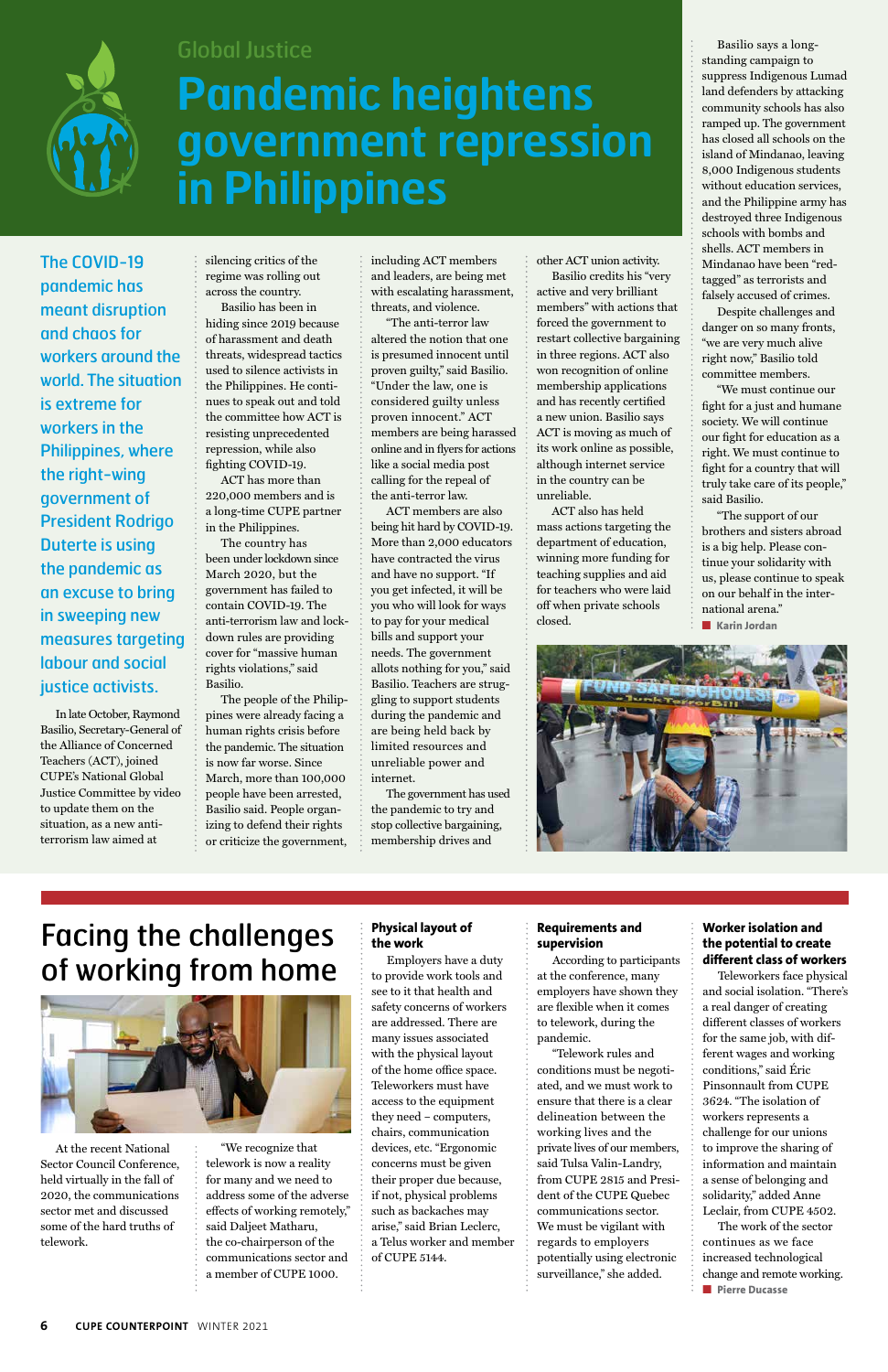

That being said, technology has the potential to improve our jobs and working conditions. This is the approach we took within CUPE. Over the past years, we made big investments in technology and worked together with our staff to implement them. These improvements helped us work better for the benefit of our members. Technology also proved to be extremely useful for our union during the present pandemic. Early in the crisis, we focused on closing our offices and shifted to working remotely. Fortunately, our technology improvements were already in place when COVID-19 hit, and we pivoted very quickly. As a result, we were able to continue to provide quality services to members remotely or from our 68 offices throughout the past nine months. I want to thank all our locals for their cooperation and commitment to working with the new processes and technology, in addition to all the significant work they do to support our members.



Elegates at our last national convention gave CUPE<br>the mandate to monitor new technologies and<br>their impacts on public services and public sector<br>iobs to defend our members and the services they provide the mandate to monitor new technologies and their impacts on public services and public sector jobs to defend our members and the services they provide. Too often employers use technologies and automation to cut jobs and increase surveillance. And it is not just happening in the private sector. Automation, advances in artificial intelligence, and the growing reach of digital networks threaten our members' work and have the potential to harm people who depend on the services they offer. The nature of work is changing, and we have to be extremely vigilant.

**CUPE has the technology to** 

### **support members and staff**

CUPE will continue to fight for good jobs, ensuring that technology and automation are only used to do work that is dangerous for humans and that no members lose their jobs as a direct result.

**CHARLES FLEURY ONLINE 3** twitter.com/CUPENatSec

The pandemic has accelerated technological change and the adoption of new tools. Remote learning, working from home, and having virtual meetings went from occasional to routine in less than a year. While some of these will no doubt lose their attractiveness once COVID-19 is under

control, others will have a long-lasting impact on the way we live and work.

Public Services International refers to digitalization in public

services as a whole range of consequences stemming from the interaction between public service users and workers with new digital technologies. Thankfully, CUPE did not wait for the pandemic to start thinking about the effects of digitalization and robotics on work and workers. In fact, at the 2019 National Convention, CUPE members identified in Strategic Directions

that the changing nature of work was threatening stable and permanent public sector jobs and that "automation, advances in artificial intelligence, and the growing reach of digital networks threatens our members' work and their privacy."

CUPE Quebec has established a New Technology Committee to oversee the development of artificial intelligence and other technologies such as 5G, server virtualization, and automation. "As union members, all of us will be confronted by these technological advances in one way or another in the medium to long term. We must be familiar with them to influence government authorities, prevent layoffs and negotiate working conditions adapted to this new context," explained Tulsa Valin-Landry, acting President of the provincial Communications sector.

For digitalization to be a net positive, we must ensure it lives up to its promise of enhancing public service quality, effectiveness, and accessibility for users, while improving working conditions and creating good employment opportunities.

This is what happened to the members of CUPE 3034, the municipal workers in the Town of Conception Bay South, Newfoundland. The local pushed hard for automation to support their municipal waste collection and its efforts were well rewarded. This adaptation made it easier to tackle their health and safety issues.

"Collecting garbage is dirty, dangerous work. Automation makes that job much safer," said Corey Mitchell, who worked for the contractor before the town brought solid waste services back in house in 2012, ending 30 years of unreliable and expensive service.

This automation was embraced as it was done publicly, without the use of a public-private partnership. This project has given workers ownership over these technological changes as they look to increase their recycling service rates for residents.

As union members this is what we aim for when we face technological change: better service, no job cuts, improved health and safety and more transparency. ■ **Charles Brenchley and Ronald Boisrond**

# **Embracing technological change from a just perspective**